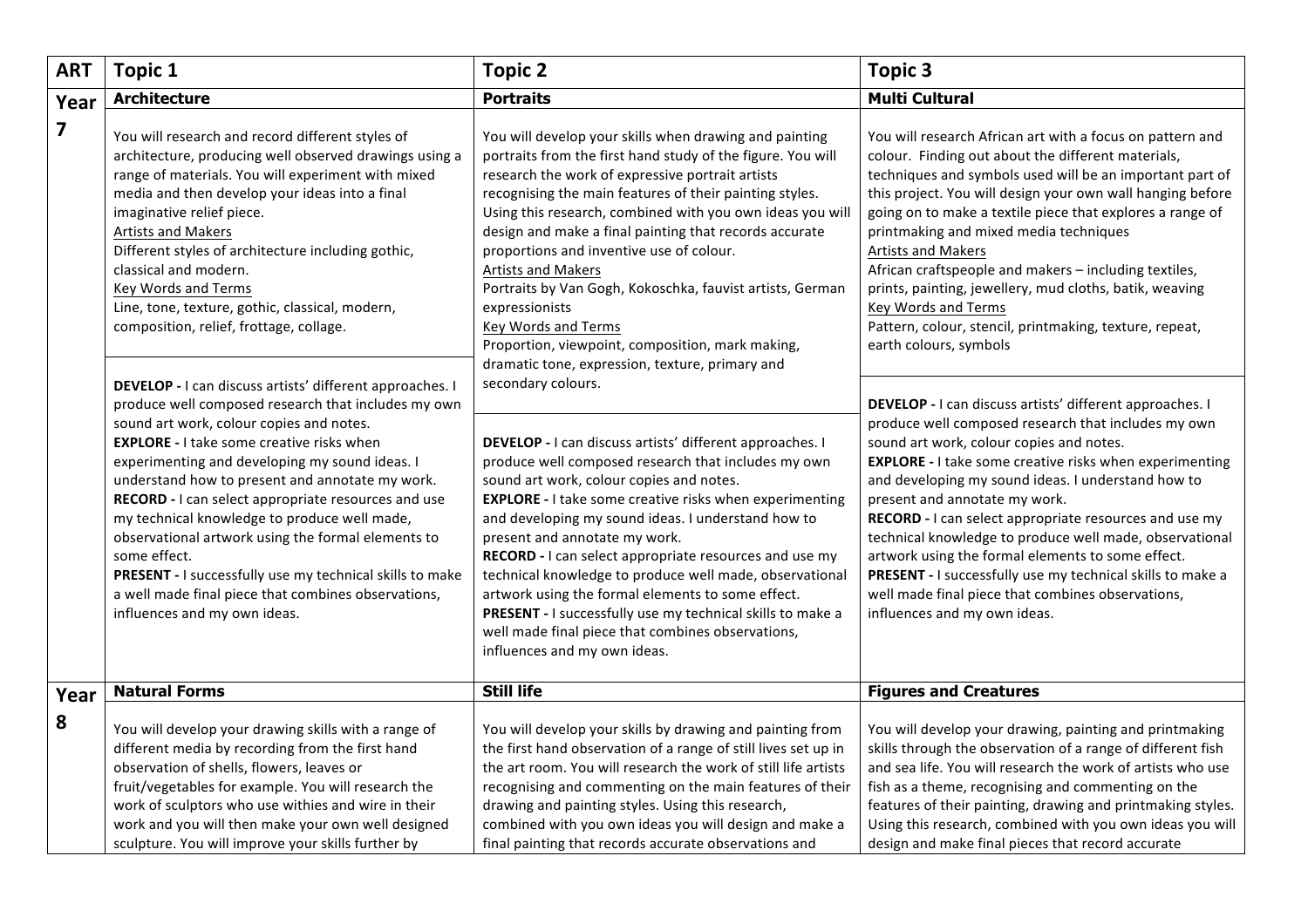|        | completing a three colour press print, understanding<br>the processes as your work progresses.<br>Artists and Makers to Research<br>Artists who make wire and withie sculptures. Printers<br>who complete press prints.<br><b>Key Words and Terms</b><br>Tone, line, texture, pattern, form, press printing,<br>composition.                                                                                                                                                                                                                                                                                                                                                                                                                                                        | experiments with the inventive use of colour, texture and<br>line.<br><b>Artists and Makers</b><br>Still life artists including - Shann Spishak, Henri Matisse,<br>Paul Cezanne and Winifred Nicholson.<br><b>Key Words and Terms</b><br>Composition, colour, texture, line, ellipse, perspective,<br>contrast, harmony.                                                                                                                                                                                                                                                                                                                                                                                                                                                         | observations and experiment with the inventive use of a<br>range of mixed media and printing techniques.<br><b>Artists and Makers</b><br>Fish and sea life painters including - Michelle Parsons<br>Fish printmaking - to include press print, mono print and<br>collograph techniques<br>Key Words and Terms<br>Shape, pattern, colour, mixed media, press print, mono<br>print, collagraph print                                                                                                                                                                                                                                                                                                                                                                               |
|--------|-------------------------------------------------------------------------------------------------------------------------------------------------------------------------------------------------------------------------------------------------------------------------------------------------------------------------------------------------------------------------------------------------------------------------------------------------------------------------------------------------------------------------------------------------------------------------------------------------------------------------------------------------------------------------------------------------------------------------------------------------------------------------------------|----------------------------------------------------------------------------------------------------------------------------------------------------------------------------------------------------------------------------------------------------------------------------------------------------------------------------------------------------------------------------------------------------------------------------------------------------------------------------------------------------------------------------------------------------------------------------------------------------------------------------------------------------------------------------------------------------------------------------------------------------------------------------------|----------------------------------------------------------------------------------------------------------------------------------------------------------------------------------------------------------------------------------------------------------------------------------------------------------------------------------------------------------------------------------------------------------------------------------------------------------------------------------------------------------------------------------------------------------------------------------------------------------------------------------------------------------------------------------------------------------------------------------------------------------------------------------|
|        | DEVELOP - I can confidently discuss artists' different<br>approaches. I produce well composed and exciting<br>research that includes my own well made art work,<br>colour copies and notes.<br><b>EXPLORE - I</b> accept that experimenting and taking risks<br>with materials is part of the creative process. My ideas<br>are clear and annotation explores further possibilities<br>RECORD - I can use a range of appropriate resources to<br>develop well observed and skilfully made artwork. I<br>understand how to exploit the formal elements<br>effectively<br>PRESENT - I realise my intentions using the qualities of<br>materials, processes and the formal elements<br>effectively. My final piece successfully combines<br>observations, influences and my own ideas. | DEVELOP - I can confidently discuss artists' different<br>approaches. I produce well composed and exciting<br>research that includes my own well made art work, colour<br>copies and notes.<br><b>EXPLORE - I</b> accept that experimenting and taking risks<br>with materials is part of the creative process. My ideas<br>are clear and annotation explores further possibilities<br>RECORD - I can use a range of appropriate resources to<br>develop well observed and skilfully made artwork. I<br>understand how to exploit the formal elements effectively<br>PRESENT - I realise my intentions using the qualities of<br>materials, processes and the formal elements effectively.<br>My final piece successfully combines observations,<br>influences and my own ideas. | DEVELOP - I can confidently discuss artists' different<br>approaches. I produce well composed and exciting<br>research that includes my own well made art work, colour<br>copies and notes.<br><b>EXPLORE - I</b> accept that experimenting and taking risks<br>with materials is part of the creative process. My ideas<br>are clear and annotation explores further possibilities<br>RECORD - I can use a range of appropriate resources to<br>develop well observed and skilfully made artwork. I<br>understand how to exploit the formal elements effectively<br>PRESENT - I realise my intentions using the qualities of<br>materials, processes and the formal elements effectively.<br>My final piece successfully combines observations,<br>influences and my own ideas. |
| Year 9 | Pop Art 2D                                                                                                                                                                                                                                                                                                                                                                                                                                                                                                                                                                                                                                                                                                                                                                          | Pop Art 3D                                                                                                                                                                                                                                                                                                                                                                                                                                                                                                                                                                                                                                                                                                                                                                       |                                                                                                                                                                                                                                                                                                                                                                                                                                                                                                                                                                                                                                                                                                                                                                                  |
|        | You will research pop art and then choose a theme<br>from popular culture to develop (a film/pop star,<br>packaged goods or fashion item for e.g.). You will then<br>make an accurate mixed media 2D piece in a pop art<br>style.<br><b>Artists and Makers</b><br>POP ART - including Warhol, Lichtenstein,<br>Rauschenberg, and Jasper Johns,<br>Key Words and Terms<br>Colour, pattern, popular culture, mixed media,<br>composition, printing techniques, acetate                                                                                                                                                                                                                                                                                                                | You will research Claes Oldenburg to find out how and<br>why he made sculptures of everyday objects. You will<br>then design and make a sculpture of your own that has<br>exciting FORM rather than FUNCTION. You will display<br>your work in a pop art inspired shop display in the art<br>show<br>Artists and Makers<br>Claes Oldenburg<br>Key Words and Terms<br>Form, function, colour, texture, contrast, mixed media.                                                                                                                                                                                                                                                                                                                                                     |                                                                                                                                                                                                                                                                                                                                                                                                                                                                                                                                                                                                                                                                                                                                                                                  |
|        | <b>DEVELOP</b> - I can discuss, compare and analyse artists'                                                                                                                                                                                                                                                                                                                                                                                                                                                                                                                                                                                                                                                                                                                        | DEVELOP - I can discuss, compare and analyse artists'<br>work using a fluent subject specific vocabulary. My                                                                                                                                                                                                                                                                                                                                                                                                                                                                                                                                                                                                                                                                     |                                                                                                                                                                                                                                                                                                                                                                                                                                                                                                                                                                                                                                                                                                                                                                                  |